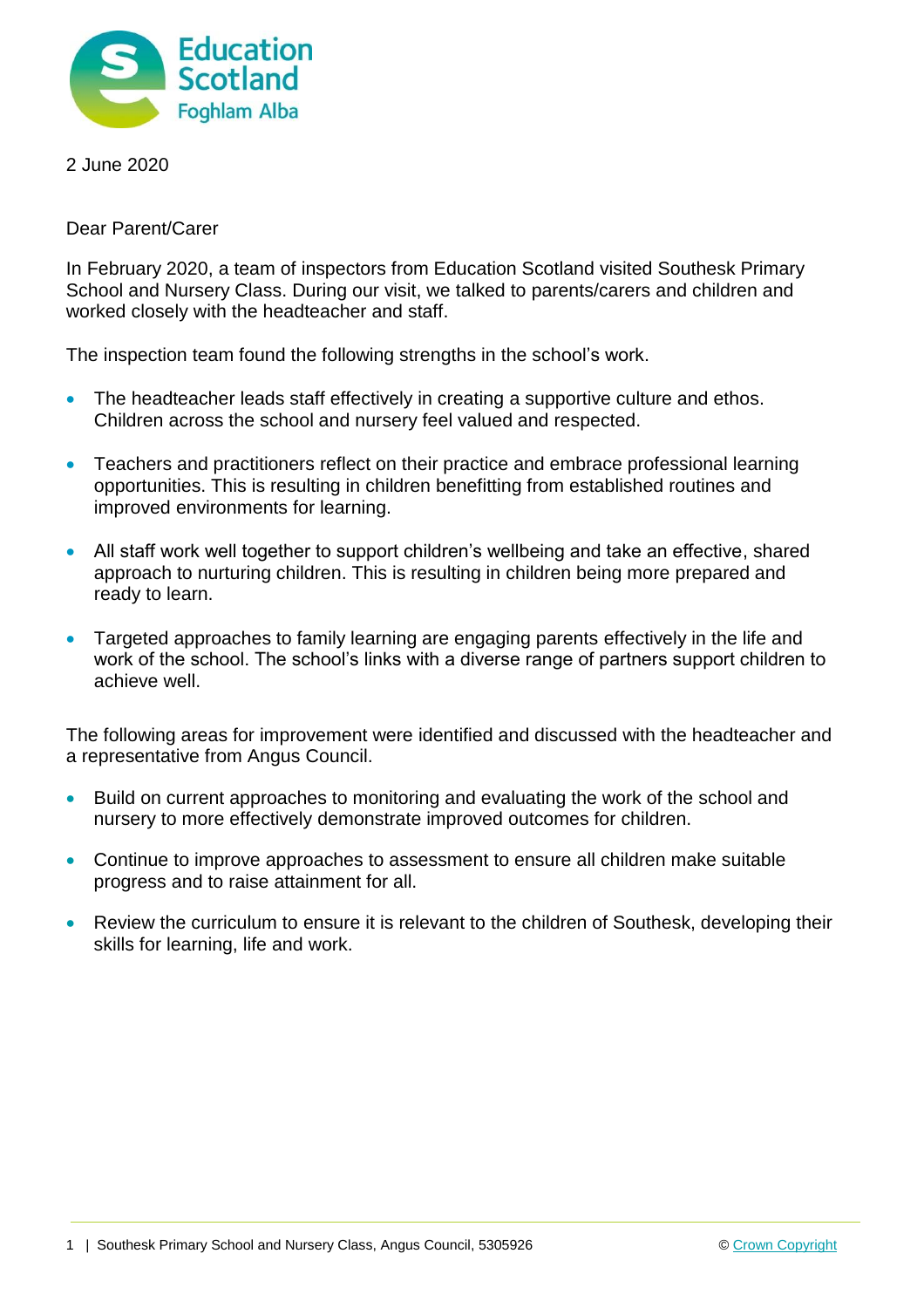

We gathered evidence to enable us to evaluate the school's work using four quality indicators from [How good is our school? \(4](https://education.gov.scot/improvement/Documents/Frameworks_SelfEvaluation/FRWK2_NIHeditHGIOS/FRWK2_HGIOS4.pdf)<sup>th</sup> edition) and [How good is our early learning and childcare?.](https://education.gov.scot/improvement/Documents/Frameworks_SelfEvaluation/FRWK1_NIHeditSelf-evaluationHGIELC/HGIOELC020316Revised.pdf) Quality indicators help schools, local authorities and inspectors to judge what is working well and what needs to be improved. Following the inspection of each school, the Scottish Government gathers details of our evaluations to keep track of how well Scottish schools are doing.

## Here are Education Scotland's evaluations for Southesk Primary School and Nursery Class

| <b>Quality indicators for the primary stages</b>                                                                                          | <b>Evaluation</b> |
|-------------------------------------------------------------------------------------------------------------------------------------------|-------------------|
| Leadership of change                                                                                                                      | good              |
| Learning, teaching and assessment                                                                                                         | good              |
| Raising attainment and achievement                                                                                                        | good              |
| <b>Ensuring wellbeing, equality and inclusion</b>                                                                                         | good              |
| Descriptions of the evaluations are available from:<br>How good is our school? (4 <sup>th</sup> edition), Appendix 3: The six-point scale |                   |

| <b>Quality indicators for the nursery class</b>                                                                                      | <b>Evaluation</b> |
|--------------------------------------------------------------------------------------------------------------------------------------|-------------------|
| Leadership of change                                                                                                                 | satisfactory      |
| Learning, teaching and assessment                                                                                                    | good              |
| <b>Securing children's progress</b>                                                                                                  | good              |
| Ensuring wellbeing, equality and inclusion                                                                                           | good              |
| Descriptions of the evaluations are available from:<br>How good is our early learning and childcare? Appendix 1: The six-point scale |                   |

A more detailed document called Summarised Inspection Findings (SIF) will be available on the Education Scotland website at:

<https://education.gov.scot/education-scotland/inspection-reports/reports-page/?id=4395>